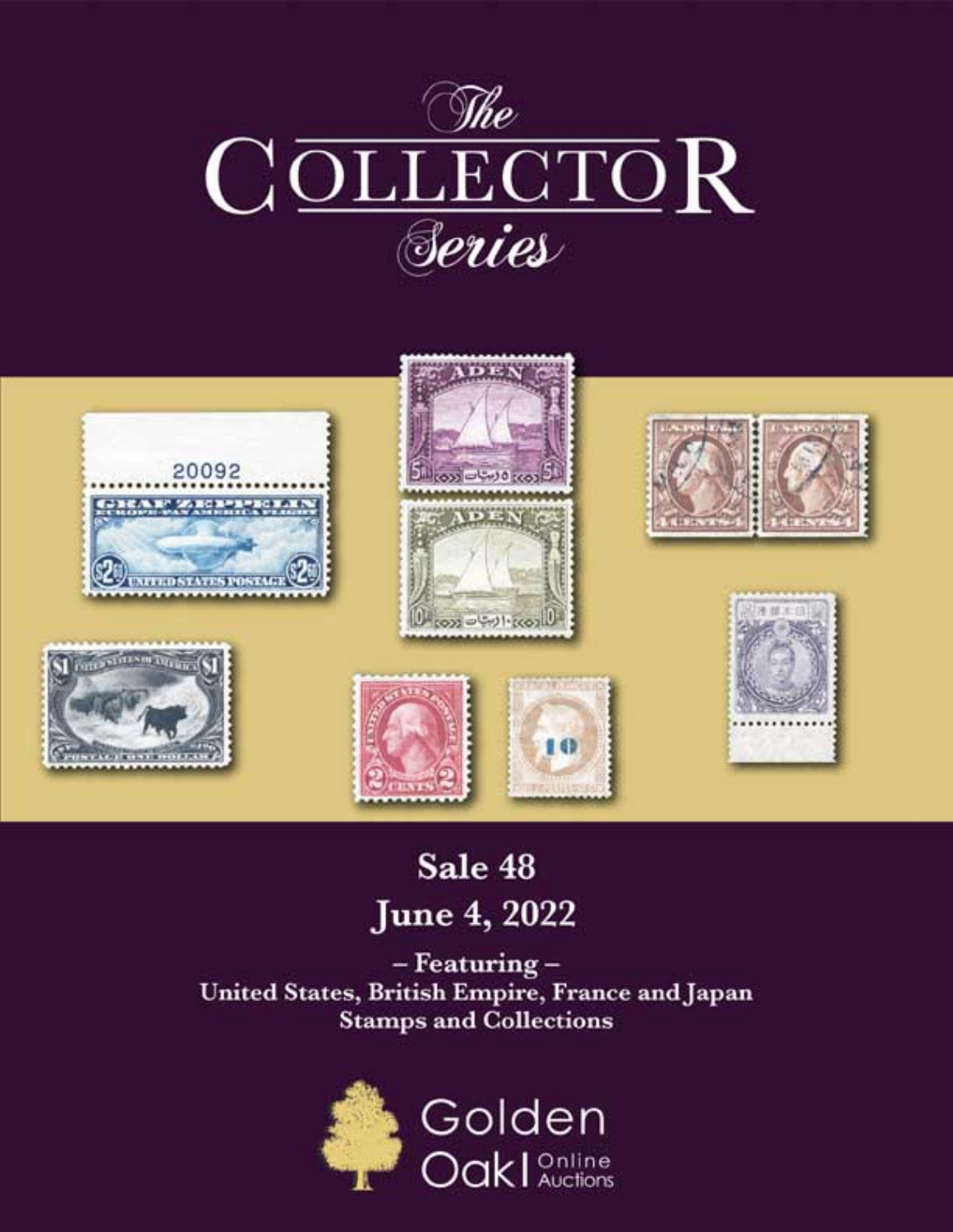

**65** ★★ Aden, 1937, Dhow, ½a to 10r complete **(Scott 1-12. SG 1/12),** o.g., never hinged, Very Fine.

Scott \$1,161. SG £1,200 (\$1,480). **Hammer Price \$450 (\$540 with B.P.)**



74 **O** Ceylon, 1861, Queen Victoria, 8d brown, **clean-cut perf 14 to 15½ (Scott 21. SG 24),** Large Star watermark, Fine used. Scott \$575. SG £500 (\$620). **Hammer Price \$300 (\$360 with B.P.)**



**100 ★ Malay States: Kelantan, 1937-40, Sultan Ismail, 1¢ to \$5 complete (Scott 29-43. SG** 40/54), a fresh, attractive and very scarce set of 15, o.g., hinged, Very Fine. Scott \$1,011. SG £1,600 (\$1,970). **Hammer Price \$475 (\$570 with B.P.)**



**130** ★★ Japan, 1924, Empress Jingo, 1st watermark, granite paper, 5y gray green (J.S.C.A. 209. Scott 188), a premium example, fresh and well centered, exceptionally choice, o.g., never hinged, Very Fine.

> J.S.C.A. 100,000 yen (\$900). Scott \$275 for hinged.

> > **Hammer Price \$850 (\$1,020 with B.P.)**



**131** ★★ Japan, 1924, Empress Jingo, 1st watermark, granite paper, 10y dull violet (J.S.C.A. 210. Scott 189), a magnificent example, fresh and beautifully well centered, with pristine o.g., never hinged, Very Fine to Extremely Fine. J.S.C.A. 130,000 yen (\$1,170). Scott \$450 for hinged.

**Hammer Price \$950 (\$1,140 with B.P.)**



**255** ★★ 1861, 3¢ rose (Scott 65), fresh and beautifully well centered, a premium example (not priced by Scott as never hinged), o.g., never hinged (offset on gum), Very Fine to Extremely Fine; with 2010 P.S.E. certificate graded VF-XF **85**, *very scarce this nice.*  Scott \$125 as hinged. SMQ \$550.

**Hammer Price \$650 (\$780 with B.P.)**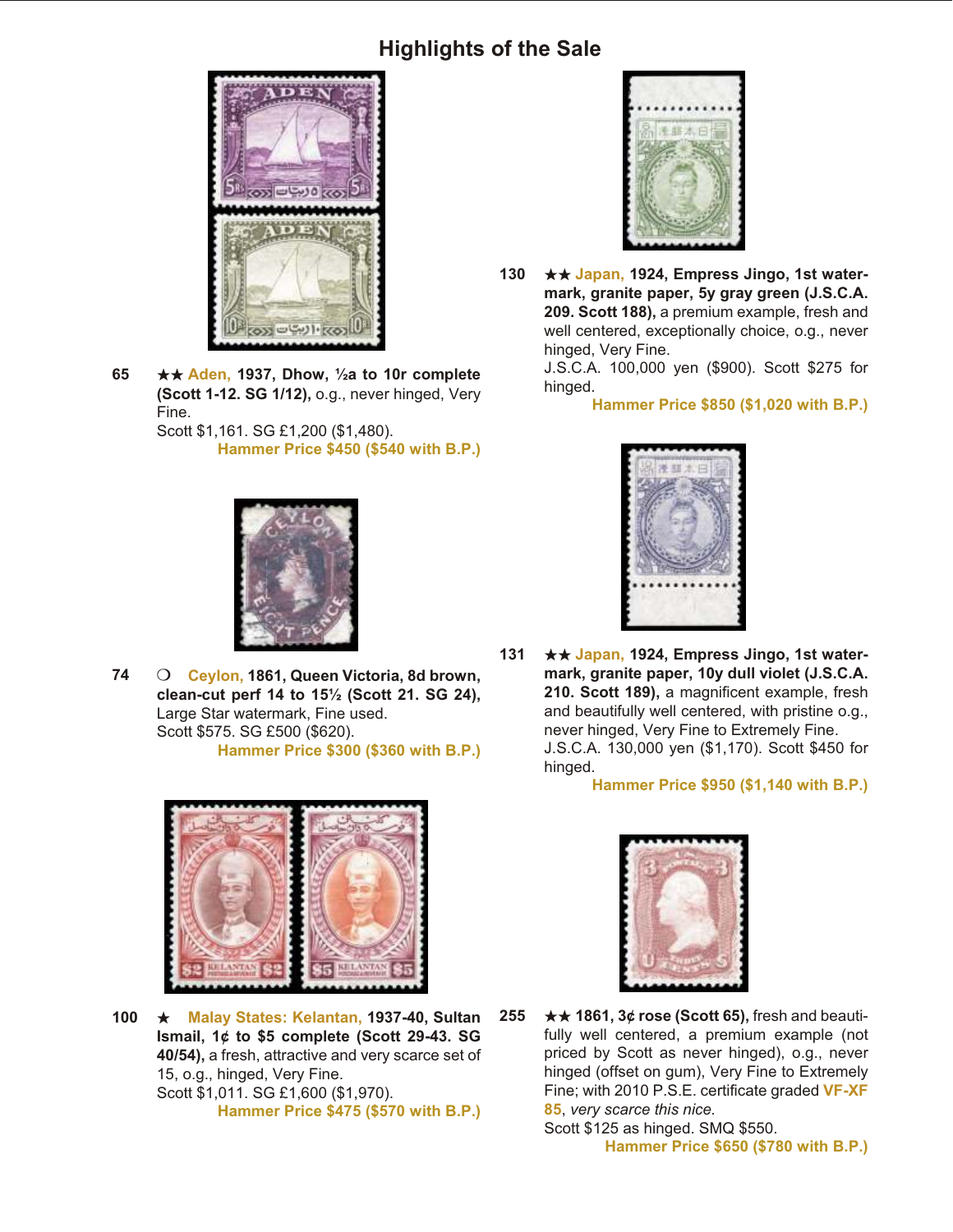

310 O 1893, \$4 Columbian, rose carmine (Scott 244a), beautifully well centered with bright fresh color and lightly canceled, Extremely Fine. Scott \$975.

**Hammer Price \$700 (\$840 with B.P.)**



390 **O** 1909, 4¢ Washington, orange brown, **D.L. watermark, horizontal coil (Scott 354), a** beautiful line pair, well centered, with a neat light cancel, Very Fine; with 2022 P.F. certificate graded **VF 80**. Scott \$2,000. SMQ \$2,000.

**Hammer Price \$1,500 (\$1,800 with B.P.)**



**411** ★★ 1910, 2¢ Washington, carmine, S.L. watermark, vertical coil (Scott 386), wonderfully well centered, o.g., never hinged, Extremely Fine to Superb.

Scott \$260.

**Hammer Price \$550 (\$660 with B.P.)**



**426 ★ 1915, 10¢ Panama-Pacific, perf 10 (Scott** 404), an extraordinarily choice example, exceptionally well centered, o.g., very lightly hinged, Very Fine to Extremely Fine; with 2016 P.S.E. certificate graded VF-XF 85. Scott \$675. SMQ \$775.

**Hammer Price \$650 (\$780 with B.P.)**



**410** ★★ 1911, 4¢ Washington, brown, S.L. watermark (Scott 377), a very pretty part imprint single, with beautiful near perfect centering, flawless o.g., never hinged, Extremely Fine. Scott \$65.

**Hammer Price \$350 (\$420 with B.P.)**



**436** ★★ 1912, 8¢ Franklin, pale olive green, S.L. watermark, perf 12 (Scott 414), part imprint single, a lovely gem with near perfect centering within oversized margins, o.g., stamp never hinged, lightly hinged in selvage only, Extremely Fine to Superb. Scott \$100.

**Hammer Price \$300 (\$360 with B.P.)**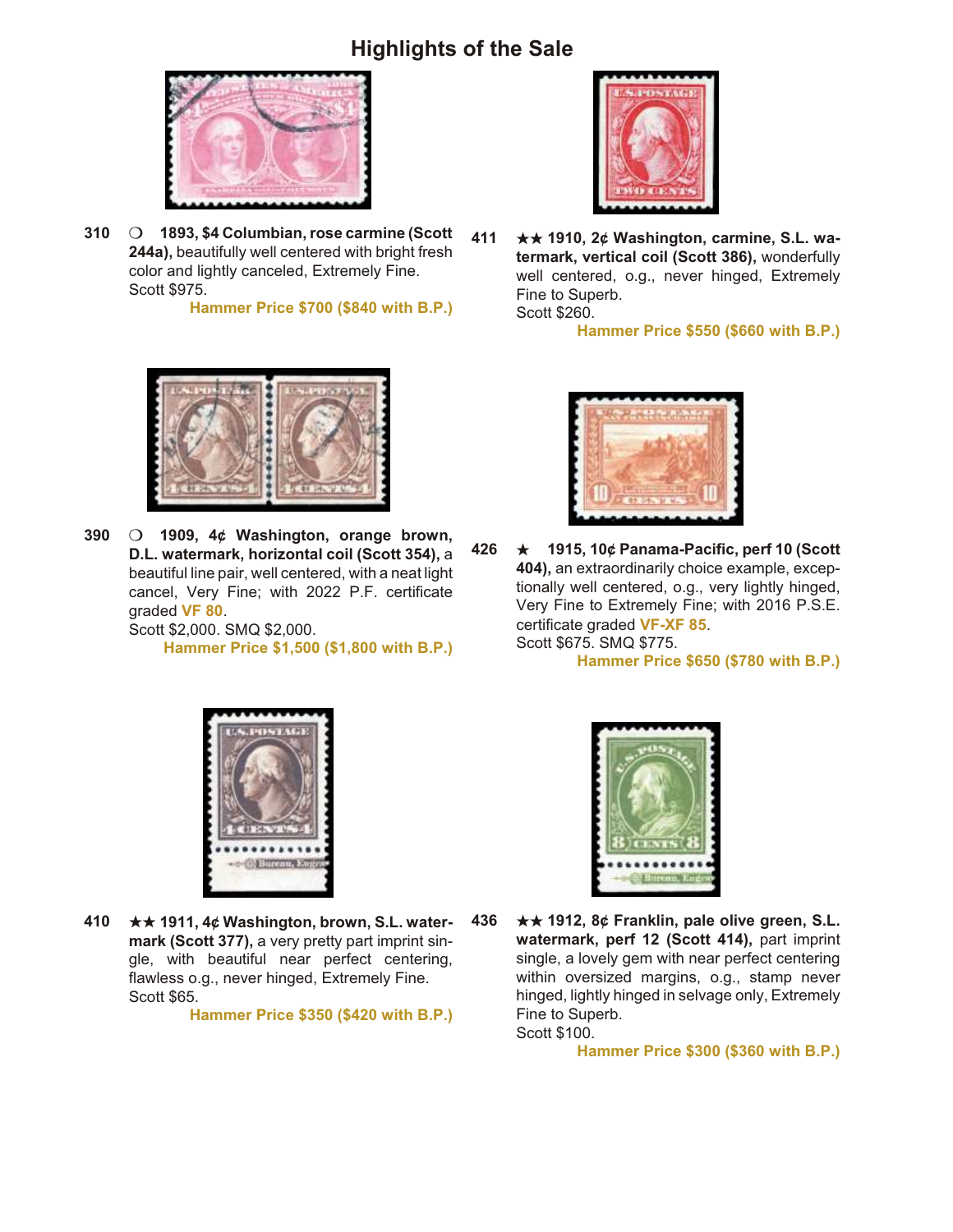

**451 ★★ 1914, 4¢ Washington, brown, S.L. water**mark, perf 10 (Scott 427), a mint gem with essentially perfect centering, o.g., never hinged, Extremely Fine to Superb; with 1997 P.F. certificate.

Scott \$75.

**Hammer Price \$300 (\$360 with B.P.)**



**553** ★★ 1923, 2¢ Washington, rotary press coil waste (Scott 595), a world-class gem, boasting near perfect centering within oversized margins, pristine o.g., never hinged, Extremely Fine and choice; with 2015 P.S.E. certificate graded **XF 90J**.

> Scott \$450. SMQ \$1,400. **Hammer Price \$850 (\$1,020 with B.P.)**



**568**  $\star\star\text{H}926, 1\frac{1}{2}$ ¢ Harding, rotary press printing, imperf (Scott 631), center block of 64 with crossed gutters and dashes, o.g., never hinged, Very Fine. Scott \$235.

**Hammer Price \$300 (\$360 with B.P.)**



**587** ★★ 1929, 2¢ Ohio River Canalization (Scott **681), a gem, perfect in every respect, o.g., never** hinged, Superb; with 2022 P.S.E. certificate graded **SUP 98**. SMQ \$140.

**Hammer Price \$190 (\$228 with B.P.)**



**594 ★★ 1934, 3¢ Wisconsin (Scott 739), magnifi**cent centering, o.g., never hinged, Superb; with **encapsulated** P.S.E. certificate graded **SUP 98J**. SMQ \$200.

**Hammer Price \$250 (\$300 with B.P.)**



**685** ★★ Airmail, 1930, Graf Zeppelin complete **(Scott C13-C15), a lovely, exceptionally well** centered matched set in premium quality, o.g., never hinged, Very Fine to Extremely Fine; each with 2007 or 2008 P.S.E. certificate graded **VF-XF 85**.

Scott \$1,675. SMQ \$2,000. **Hammer Price \$1,300 (\$1,560 with B.P.)**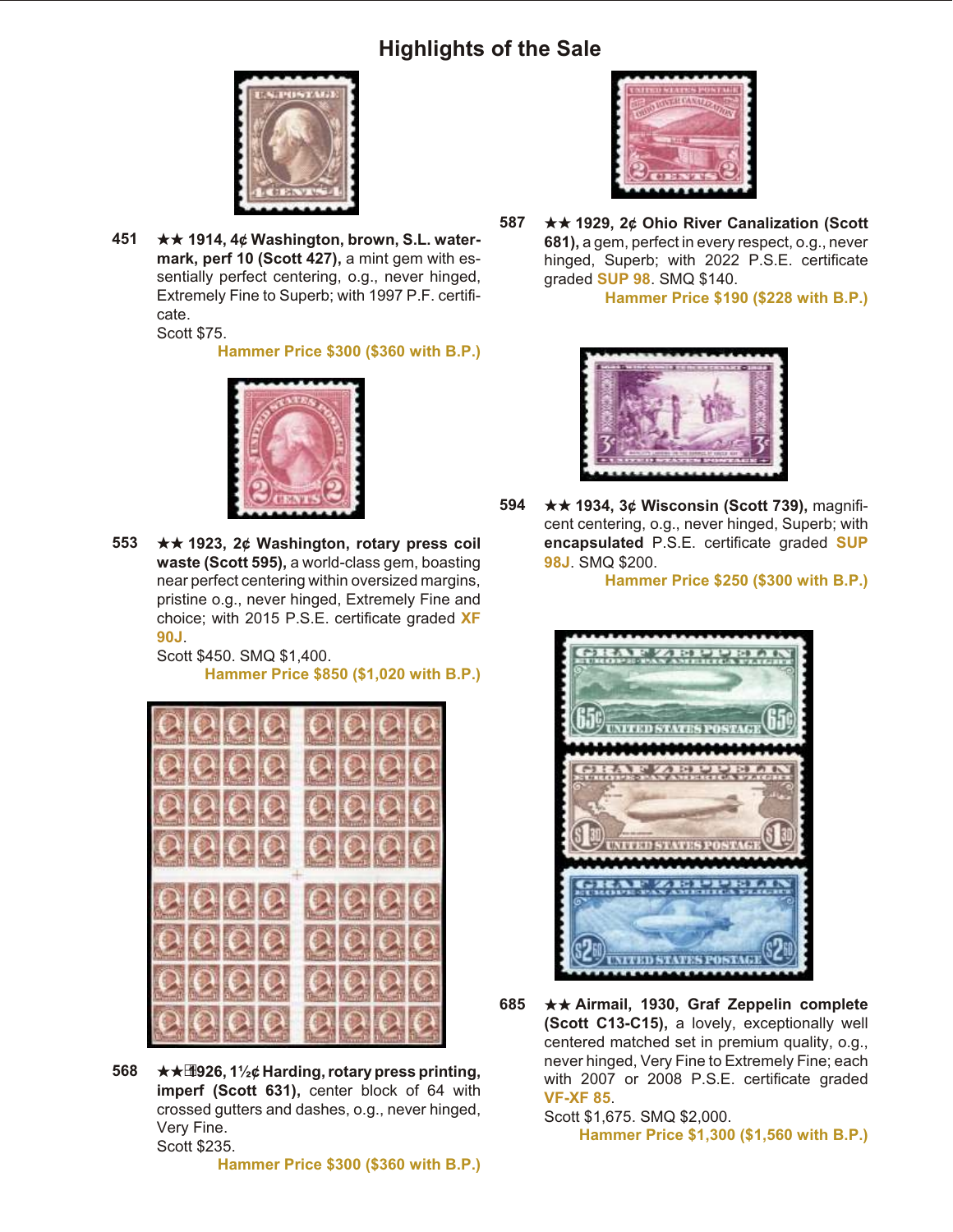

724 **★★ Special Delivery, 1944, 13¢ blue (Scott E17),** a perfectly centered gem, o.g., never hinged, Superb; with 2011 P.S.E. certificate graded **SUP 98**. SMQ \$85.

**Hammer Price \$170 (\$204 with B.P.)**



**747** O Newspaper, 1896, \$100 purple, Bureau **print ing, D.L. wa ter mark (Scott PR125),** a massive stamp with a beautifully struck oval cancel, Extremely Fine to Superb; with 2020 P.S.E. certificate graded **XF-SUP 95J**, only 2 *grad ing higher.* SMQ \$2,400.

**Hammer Price \$1,000 (\$1,200 with B.P.)**



827 **[Japan] Woodward, A.M. Tracey, The Postage Stamps of Japan and Dependencies,** 1928, 1st edition, hard bound, 537 pages, the classic work on the subject, well illustrated in black and white, including many complete sheets. This is No. 91 of the limited edition of only 100 copies, signed by the author. Almost new. Shipping weight 2.2 lbs / 1.0 kilo.

**Hammer Price \$650 (\$780 with B.P.)**

*This is a collector's book. A Quarterman reprint exists - it is out of print but still widely available at around \$30-\$40 and is probably more practical for actual use. There was also a very limited edition of the original 1928 book, leather bound. The last one I saw at auction sold for around \$4,000.*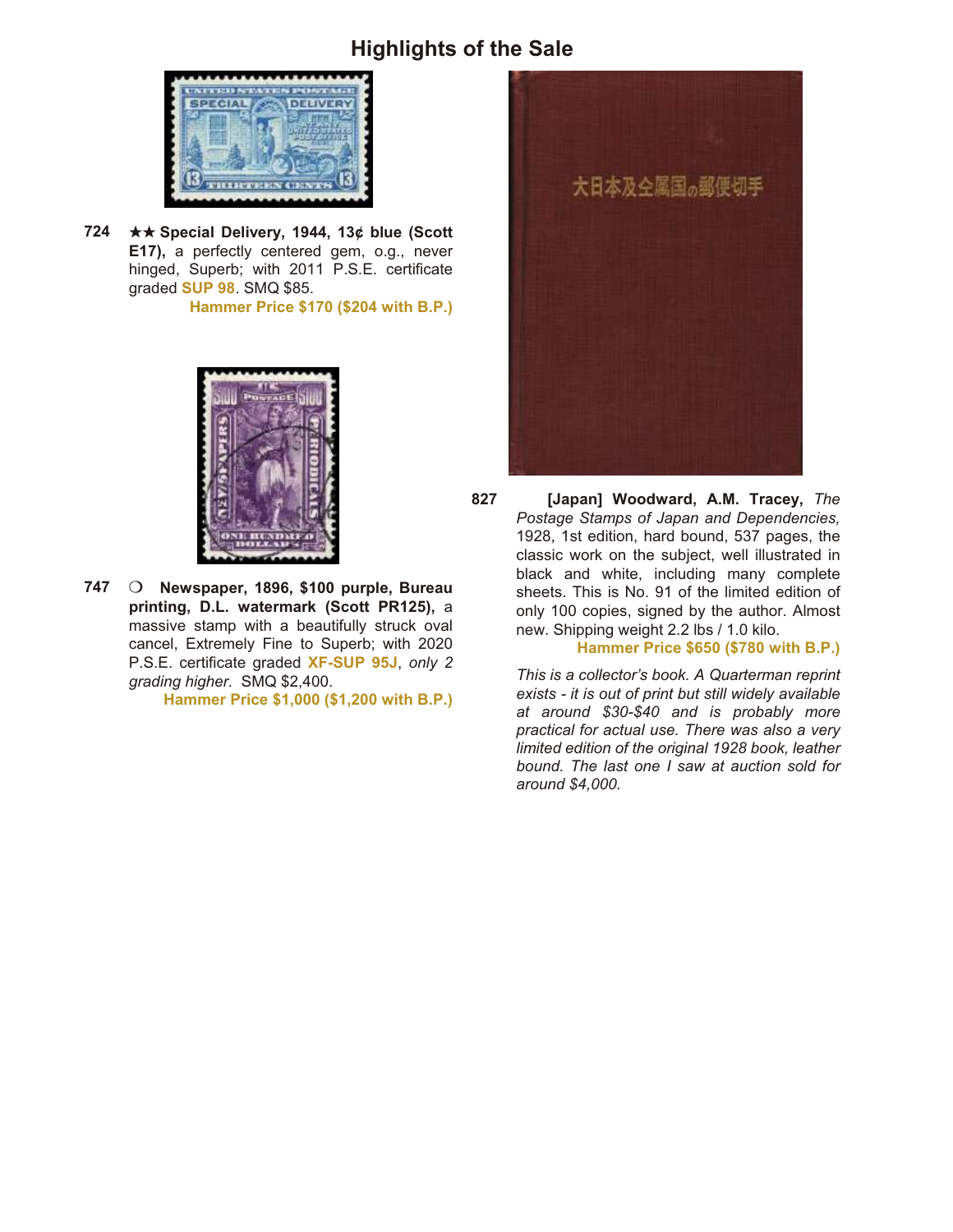

Auction No.: Auction Date: Total Realized: \$82,894

48 Collector Series<br>June 4, 2022 

| Lot No.       | <b>Realized</b> | Lot No. | <b>Realized</b> | Lot No. | <b>Realized</b> | Lot No. | <b>Realized</b> |
|---------------|-----------------|---------|-----------------|---------|-----------------|---------|-----------------|
| 1             | \$40            | 75      | \$60            | 131     | \$950           | 186     | \$55            |
|               | \$180           | 77      | \$200           | 132     | \$35            | 187     | \$55            |
| $\frac{2}{3}$ | \$50            | 78      | \$28            | 133     | \$45            | 188     | \$50            |
| 4             | \$200           | 79      | \$60            | 134     | \$35            | 189     | \$150           |
| 6             | \$170           | 80      | \$45            | 135     | \$22            | 190     | \$160           |
| 7             | \$1,500         | 81      | \$35            | 136     | \$60            | 191     | \$40            |
| 8             | \$180           | 82      | \$120           | 137     | \$90            | 192     | \$90            |
| 9             | \$90            | 83      | \$130           | 138     | \$250           | 193     | \$100           |
| $10$          | \$450           | 84      | \$300           | 139     | \$300           | 194     | \$55            |
| 11            | \$300           | 85      | \$100           | 140     | \$180           | 195     | \$60            |
| 12            | \$425           | 86      | \$150           | 143     | \$110           | 197     | \$400           |
| 13            | \$600           | 87      | \$100           | 144     | \$40            | 199     | \$425           |
| 14            | \$200           | 90      | \$750           | 147     | \$30            | 200     | \$200           |
| 15            | \$450           | 91      | \$275           | 148     | \$250           | 202     | \$250           |
| 16            | \$90            | 92      | \$190           | 149     | \$180           | 203     | \$300           |
| 17            | \$40            | 93      | \$200           | 150     | \$90            | 205     | \$600           |
| 19            | \$40            | 94      | \$180           | 151     | \$75            | 206     | \$65            |
| 20            | \$35            | 95      | \$275           | 152     | \$160           | 207     | \$40            |
| 21            | \$200           | 96      | \$120           | 153     | \$130           | 208     | \$30            |
| 26            | \$140           | 97      | \$300           | 154     | \$55            | 209     | \$65            |
| 27            | \$70            | 98      | \$1,700         | 155     | \$60            | 211     | \$30            |
| 28            | \$425           | 99      | \$70            | 157     | \$225           | 213     | \$75            |
| 29            | \$35            | 100     | \$475           | 158     | \$110           | 214     | \$80            |
| 31            | \$75            | 102     | \$80            | 159     | \$375           | 215     | \$28            |
| 33            | \$250           | 103     | \$50            | 161     | \$40            | 216     | \$28            |
| 34            | \$24            | 104     | \$200           | 162     | \$65            | 219     | \$45            |
| 37            | \$40            | 105     | \$190           | 163     | \$30            | 220     | \$70            |
| 44            | \$100           | 106     | \$60            | 164     | \$75            | 221     | \$65            |
| 45            | \$90            | 107     | \$225           | 165     | \$75            | 222     | \$75            |
| 46            | \$40            | 111     | \$60            | 168     | \$80            | 223     | \$275           |
| 51            | \$350           | 112     | \$50            | 169     | \$65            | 224     | \$30            |
| 53            | \$90            | 113     | \$75            | 170     | \$50            | 225     | \$30            |
| 54            | \$75            | 114     | \$50            | 171     | \$40            | 227     | \$30            |
| 55            | \$35            | 115     | \$75            | 172     | \$190           | 233     | \$190           |
| 56            | \$45            | 116     | \$70            | 173     | \$35            | 236     | \$90            |
| 57            | \$180           | 117     | \$150           | 174     | \$45            | 238     | \$225           |
| 58            | \$30            | 118     | \$75            | 175     | \$65            | 239     | \$120           |
| 62            | \$150           | 119     | \$170           | 176     | \$350           | 240     | \$70            |
| 63            | \$225           | 120     | \$45            | 177     | \$35            | 241     | \$45            |
| 64            | \$45            | 121     | \$55            | 178     | \$90            | 243     | \$150           |
| 65            | \$450           | 123     | \$170           | 179     | \$225           | 244     | \$190           |
| 66            | \$50            | 124     | \$35            | 180     | \$70            | 245     | \$180           |
| 67            | \$35            | 125     | \$140           | 181     | \$60            | 246     | \$75            |
| 70            | \$180           | 126     | \$100           | 182     | \$22            | 249     | \$150           |
| 71            | \$900           | 127     | \$110           | 183     | \$140           | 250     | \$90            |
| 72            | \$325           | 128     | \$100           | 184     | \$40            | 251     | \$110           |
| 74            | \$300           | 130     | \$850           | 185     | \$55            | 252     | \$90            |
|               |                 |         |                 |         |                 |         |                 |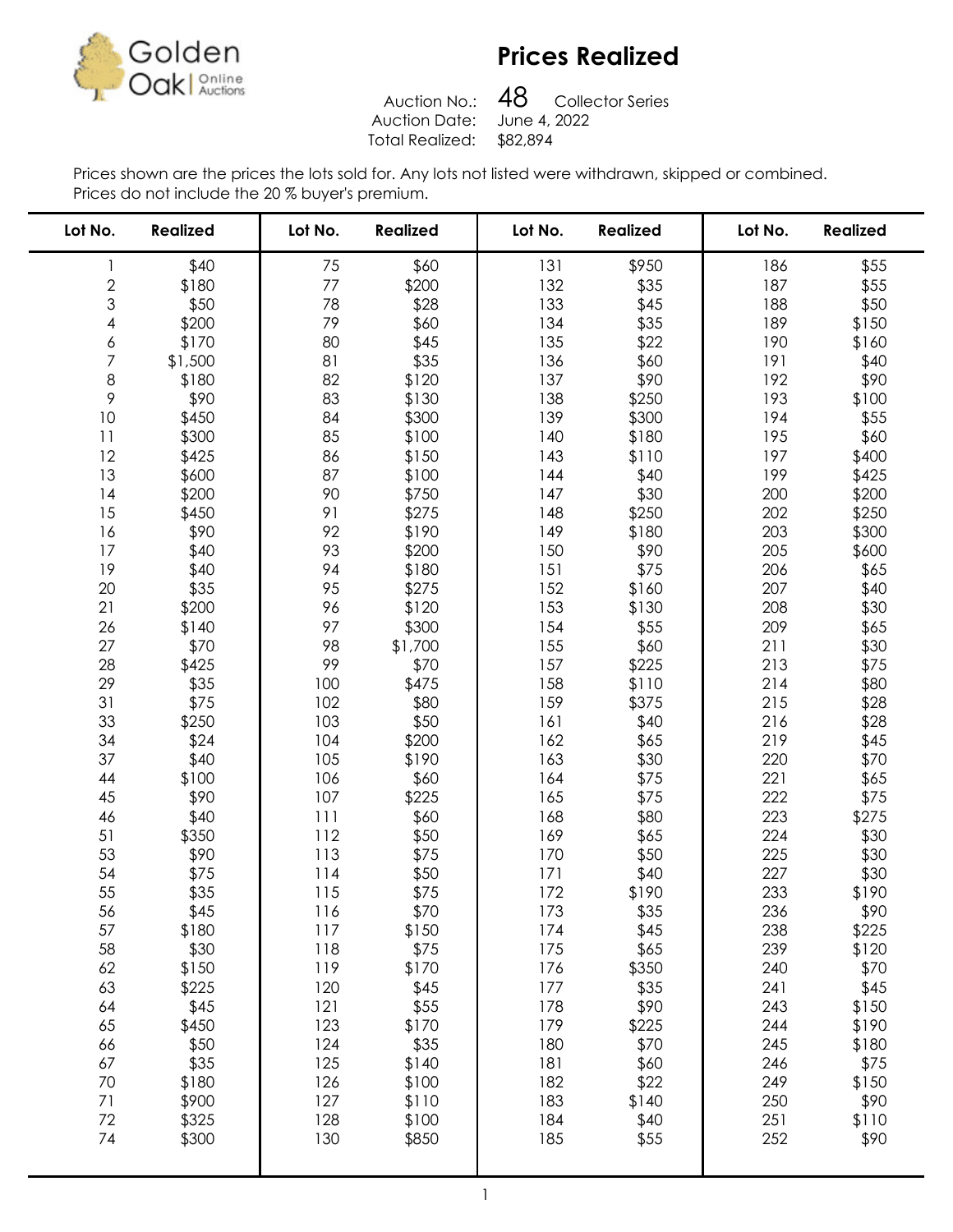

Auction No.: Auction Date: Total Realized: \$82,894

48 Collector Series<br>June 4, 2022 

| Lot No.    | <b>Realized</b> | Lot No.    | <b>Realized</b> | Lot No.    | <b>Realized</b> | Lot No.    | <b>Realized</b> |
|------------|-----------------|------------|-----------------|------------|-----------------|------------|-----------------|
| 253        | \$50            | 311        | \$160           | 363        | \$55            | 439        | \$50            |
| 254        | \$75            | 312        | \$120           | 365        | \$28            | 441        | \$90            |
| 255        | \$650           | 313        | \$100           | 366        | \$55            | 442        | \$35            |
| 260        | \$110           | 315        | \$180           | 367        | \$150           | 443        | \$180           |
| 261        | \$110           | 316        | \$225           | 369        | \$60            | 444        | \$70            |
| 262        | \$140           | 317        | \$90            | 378        | \$190           | 446        | \$30            |
| 263        | \$75            | 318        | \$300           | 381        | \$26            | 447        | \$30            |
| 265        | \$375           | 319        | \$160           | 382        | \$35            | 449        | \$120           |
| 266        | \$375           | 320        | \$70            | 383        | \$225           | 450        | \$24            |
| 267        | \$190           | 321        | \$90            | 384        | \$150           | 451        | \$300           |
| 268        | \$45            | 323        | \$45            | 385        | \$100           | 452        | \$40            |
| 269        | \$70            | 324        | \$75            | 386        | \$50            | 453        | \$50            |
| 270        | \$75            | 325        | \$65            | 387        | \$180           | 454        | \$140           |
| 271        | \$55            | 326        | \$45            | 388        | \$140           | 455        | \$55            |
| 273        | \$150           | 327        | \$45            | 389        | \$45            | 456        | \$30            |
| 274        | \$50            | 328        | \$40            | 390        | \$1,500         | 457        | \$70            |
| 275        | \$120           | 329        | \$90            | 391        | \$55            | 459        | \$70            |
| 276        | \$200           | 330        | \$120           | 392        | \$40            | 460        | \$70            |
| 277        | \$110           | 331        | \$80            | 393        | \$80            | 461        | \$225           |
| 278        | \$250           | 332        | \$65            | 394        | \$35            | 462        | \$30            |
| 279        | \$160           | 333        | \$225           | 395        | \$30            | 464        | \$60            |
| 280        | \$120           | 334        | \$150           | 396        | \$40            | 466        | \$250           |
| 281        | \$110           | 335        | \$40            | 397        | \$22            | 467        | \$65            |
| 282        | \$160           | 336        | \$50            | 398        | \$120           | 468        | \$30            |
| 284        | \$45            | 337        | \$750           | 400        | \$225           | 469        | \$170           |
| 286        | \$150           | 338        | \$325           | 401        | \$55            | 470        | \$190           |
| 287        | \$225           | 339        | \$190           | 403        | \$60            | 471        | \$250           |
| 288        | \$80            | 340        | \$120           | 405        | \$110           | 472        | \$80            |
| 289        | \$160           | 341        | \$75            | 407        | \$35            | 473        | \$40            |
| 290        | \$30            | 343        | \$30            | 410        | \$350           | 477        | \$35            |
| 291        | \$65            | 344        | \$75            | 411        | \$550           | 478        | \$180           |
| 292<br>294 | \$30            | 345        | \$100           | 412        | \$150           | 479        | \$55            |
| 295        | \$140<br>\$45   | 346<br>347 | \$60<br>\$55    | 413<br>414 | \$225<br>\$110  | 480<br>481 | \$160<br>\$160  |
| 296        | \$140           | 349        | \$80            | 415        | \$70            | 482        | \$120           |
| 297        | \$45            | 351        | \$300           | 418        | \$22            | 483        | \$150           |
| 298        | \$55            | 352        | \$30            | 420        | \$190           | 484        | \$40            |
| 299        | \$55            | 353        | \$65            | 422        | \$275           | 485        | \$160           |
| 301        | \$250           | 354        | \$120           | 423        | \$90            | 486        | \$90            |
| 302        | \$160           | 355        | \$65            | 425        | \$60            | 487        | \$60            |
| 303        | \$45            | 356        | \$170           | 426        | \$650           | 488        | \$60            |
| 304        | \$110           | 357        | \$180           | 428        | \$80            | 490        | \$50            |
| 305        | \$120           | 358        | \$100           | 429        | \$80            | 492        | \$30            |
| 306        | \$45            | 359        | \$40            | 432        | \$60            | 493        | \$130           |
| 308        | \$450           | 360        | \$75            | 433        | \$120           | 494        | \$150           |
| 309        | \$200           | 361        | \$60            | 436        | \$300           | 496        | \$70            |
| 310        | \$700           | 362        | \$75            | 438        | \$75            | 497        | \$140           |
|            |                 |            |                 |            |                 |            |                 |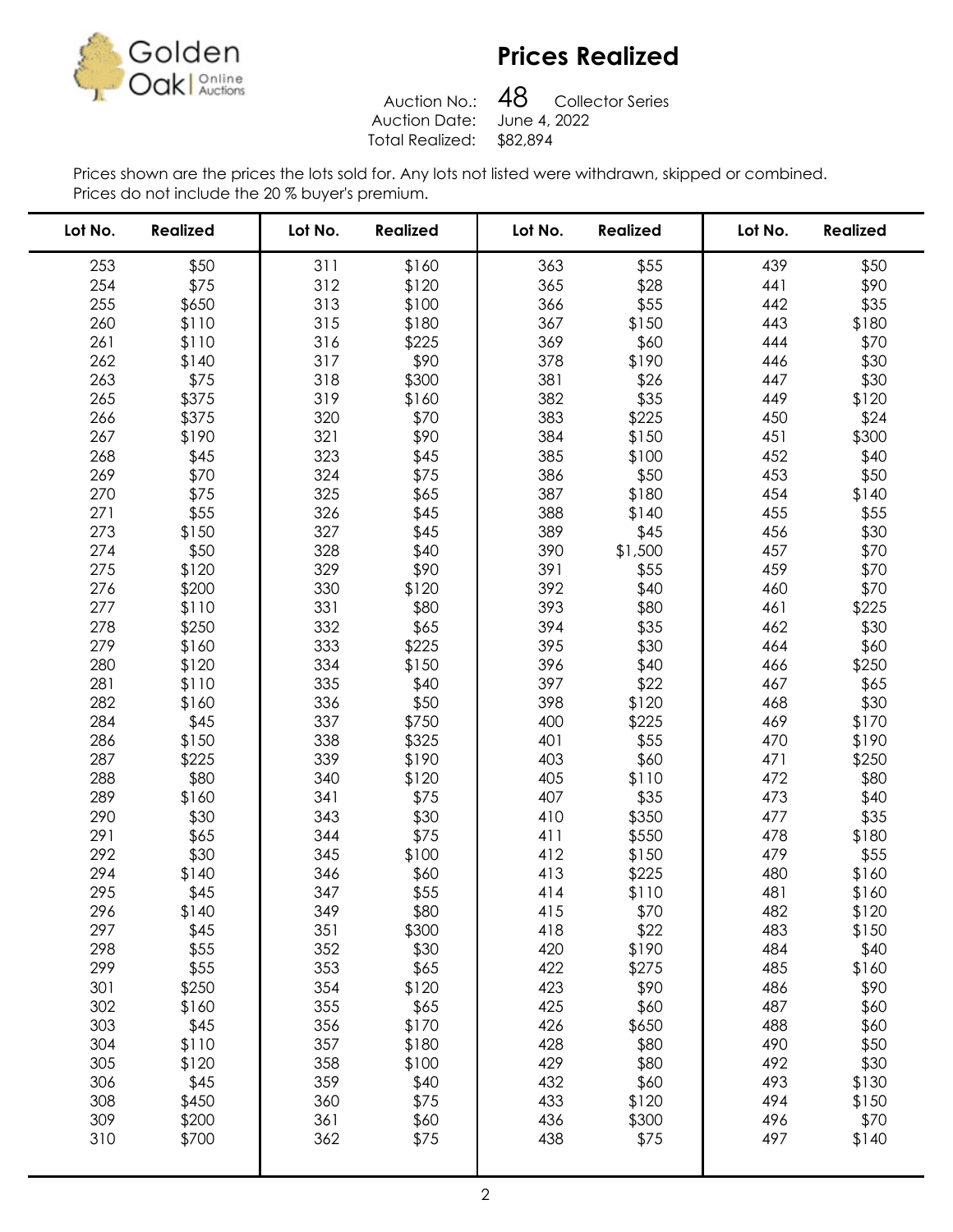

Auction No.: Auction Date: Total Realized: \$82,894

48 Collector Series<br>June 4, 2022 

| Lot No.    | <b>Realized</b> | Lot No. | <b>Realized</b> | Lot No.    | <b>Realized</b> | Lot No. | <b>Realized</b> |
|------------|-----------------|---------|-----------------|------------|-----------------|---------|-----------------|
| 498        | \$75            | 561     | \$170           | 615        | \$50            | 663     | \$45            |
| 500        | \$80            | 562     | \$24            | 616        | \$90            | 664     | \$35            |
| 501        | \$150           | 563     | \$120           | 617        | \$70            | 665     | \$80            |
| 502        | \$225           | 564     | \$170           | 618        | \$40            | 666     | \$45            |
| 503        | \$140           | 565     | \$30            | 619        | \$40            | 667     | \$45            |
| 505        | \$75            | 566     | \$30            | 620        | \$70            | 668     | \$55            |
| 507        | \$70            | 567     | \$190           | 621        | \$30            | 669     | \$65            |
| 508        | \$140           | 568     | \$300           | 622        | \$30            | 670     | \$50            |
| 510        | \$60            | 570     | \$170           | 623        | \$45            | 671     | \$120           |
| 512        | \$80            | 571     | \$50            | 624        | \$30            | 672     | \$50            |
| 514        | \$50            | 572     | \$60            | 625        | \$26            | 673     | \$40            |
| 515        | \$55            | 573     | \$190           | 626        | \$45            | 675     | \$50            |
| 517        | \$130           | 574     | \$28            | 627        | \$30            | 676     | \$100           |
| 518        | \$90            | 576     | \$24            | 628        | \$70            | 677     | \$70            |
| 519        | \$60            | 577     | \$35            | 629        | \$50            | 678     | \$60            |
| 520        | \$45            | 578     | \$90            | 630        | \$45            | 679     | \$110           |
| 521        | \$225           | 579     | \$40            | 631        | \$40            | 680     | \$55            |
| 522        | \$65            | 580     | \$28            | 632        | \$70            | 681     | \$200           |
| 526        | \$120           | 582     | \$80            | 633        | \$28            | 682     | \$40            |
| 529        | \$100           | 584     | \$160           | 634        | \$75            | 683     | \$50            |
| 530        | \$70            | 585     | \$150           | 635        | \$90            | 684     | \$90            |
| 531        | \$60            | 586     | \$150           | 636        | \$26            | 685     | \$1,300         |
| 532        | \$80            | 587     | \$190           | 637        | \$80            | 686     | \$130           |
| 533        | \$150           | 588     | \$90            | 638        | \$26            | 687     | \$120           |
| 534        | \$40            | 589     | \$60            | 639        | \$60            | 689     | \$170           |
| 535        | \$50            | 590     | \$110           | 640        | \$110           | 691     | \$55            |
| 536        | \$40            | 593     | \$30            | 641        | \$40            | 692     | \$140           |
| 537        | \$75            | 594     | \$250           | 642        | \$50            | 694     | \$60            |
| 538        | \$140           | 595     | \$24            | 643        | \$55            | 695     | \$60            |
| 539        | \$45            | 596     | \$35            | 644        | \$55            | 696     | \$180           |
| 540        | \$45            | 597     | \$26            | 645        | \$30            | 698     | \$80            |
| 541        | \$90            | 598     | \$40            | 646        | \$75            | 699     | \$35            |
| 542        | \$140           | 599     | \$80            | 647        | \$65            | 700     | \$30            |
| 543        | \$150           | 600     | \$80            | 648        | \$35            | 701     | \$50            |
| 545        | \$275           | 601     | \$100           | 649        | \$28            | 702     | \$70            |
| 546        | \$90            | 602     | \$90            | 650        | \$70            | 703     | \$60            |
| 547        | \$120           | 603     | \$35            | 652        | \$70            | 704     | \$40            |
| 548        | \$40            | 604     | \$60            | 653        | \$90            | 705     | \$60            |
| 549        | \$30            | 605     | \$70            | 654        | \$30            | 706     | \$55            |
| 552        | \$190           | 606     | \$22            | 655        | \$70            | 707     | \$24            |
| 553        | \$850           | 608     | \$80            | 656        | \$40            | 708     | \$24            |
| 554        | \$40            | 609     | \$120           | 657        | \$70            | 709     | \$45            |
| 555        | \$45            | 610     | \$200           | 658        | \$50            | 710     | \$24            |
| 557        | \$120           | 611     | \$150           | 659        | \$35            | 712     | \$180           |
| 558        | \$60            | 612     | \$110           | 660        | \$35            | 713     | \$150           |
| 559<br>560 | \$35            | 613     | \$160           | 661<br>662 | \$70            | 714     | \$130           |
|            | \$110           | 614     | \$70            |            | \$50            | 718     | \$100           |